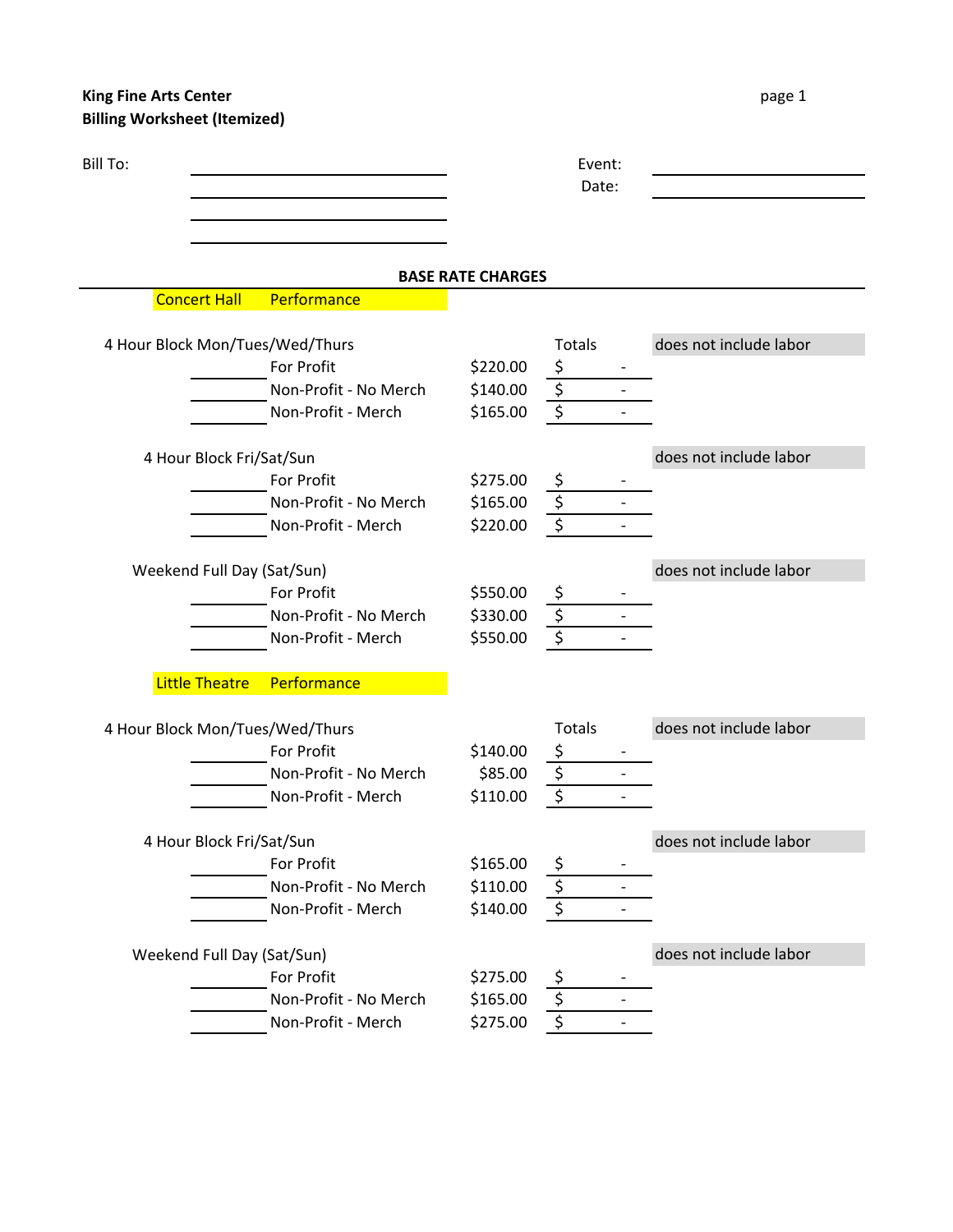KFAC Foyer (included w/ Concert Hall Rental) and page 2 page 2

|            |                            | 4 Hour Block Mon/Tues/Wed/Thurs                              |                       | <b>Totals</b>          |                        |
|------------|----------------------------|--------------------------------------------------------------|-----------------------|------------------------|------------------------|
|            |                            | <b>For Profit</b>                                            | \$85.00               | \$                     | does not include labor |
|            |                            | Non-Profit - No Merch                                        | \$55.00               | \$                     |                        |
|            |                            | Non-Profit - Merch                                           | \$70.00               | $\overline{\xi}$       |                        |
|            | 4 Hour Block Fri/Sat/Sun   |                                                              |                       |                        |                        |
|            |                            | For Profit                                                   | \$110.00              | \$                     | does not include labor |
|            |                            | Non-Profit - No Merch                                        | \$70.00               | \$                     |                        |
|            |                            | Non-Profit - Merch                                           | \$80.00               | $\overline{\xi}$       |                        |
|            |                            |                                                              |                       |                        |                        |
|            | Weekend Full Day (Sat/Sun) | For Profit                                                   | \$165.00              |                        | does not include labor |
|            |                            | Non-Profit - No Merch                                        | \$85.00               | Ş                      |                        |
|            |                            |                                                              |                       | \$<br>$\overline{\xi}$ |                        |
|            |                            | Non-Profit - Merch                                           | \$110.00              |                        |                        |
|            |                            |                                                              | <b>HOURLY CHARGES</b> |                        |                        |
|            | <b>Concert Hall</b>        | REHEARSAL/NON PERFORMANCE                                    |                       |                        |                        |
|            | Mon - Thurs                |                                                              | Rate/hr               | <b>Totals</b>          | does not include labor |
| # of hours |                            | For Profit                                                   | \$40.00               | \$                     |                        |
| # of hours |                            | Non-Profit - No Merch                                        | \$35.00               | \$                     |                        |
| # of hours |                            | Non-Profit - Merch                                           | \$35.00               | $\overline{\varsigma}$ |                        |
|            | Fri - Sun                  |                                                              |                       |                        | does not include labor |
| # of hours |                            | For Profit                                                   | \$45.00               | \$                     |                        |
| # of hours |                            | Non-Profit - No Merch                                        | \$40.00               | $\overline{\xi}$       |                        |
| # of hours |                            | Non-Profit - Merch                                           | \$40.00               | $\overline{\xi}$       |                        |
|            | <b>Little Theatre</b>      | REHEARSAL/NON PERFORMANCE                                    |                       |                        |                        |
|            | Mon - Thurs                |                                                              | Rate/hr               |                        | does not include labor |
| # of hours |                            | For Profit                                                   | \$30.00               | Ş                      |                        |
| # of hours |                            | Non-Profit - No Merch                                        | \$25.00               | \$                     |                        |
| # of hours |                            | Non-Profit - Merch                                           | \$25.00               | \$                     |                        |
|            | Fri - Sun                  |                                                              |                       |                        | does not include labor |
| # of hours |                            | For Profit                                                   | \$35.00               |                        |                        |
| # of hours |                            | Non-Profit - No Merch                                        | \$30.00               | \$                     |                        |
| # of hours |                            | Non-Profit - Merch                                           | \$30.00               | \$                     |                        |
|            |                            |                                                              | <b>EVENT DEPOSITS</b> |                        |                        |
|            |                            | *All deposits applied to final bill if no damage to facility |                       |                        |                        |
|            | <b>Concert Hall</b>        |                                                              |                       |                        |                        |
|            |                            |                                                              | \$1,000.00            |                        |                        |
|            |                            | For Profit                                                   |                       |                        |                        |
|            |                            | Non-Profit - No Merch                                        | \$200.00              |                        |                        |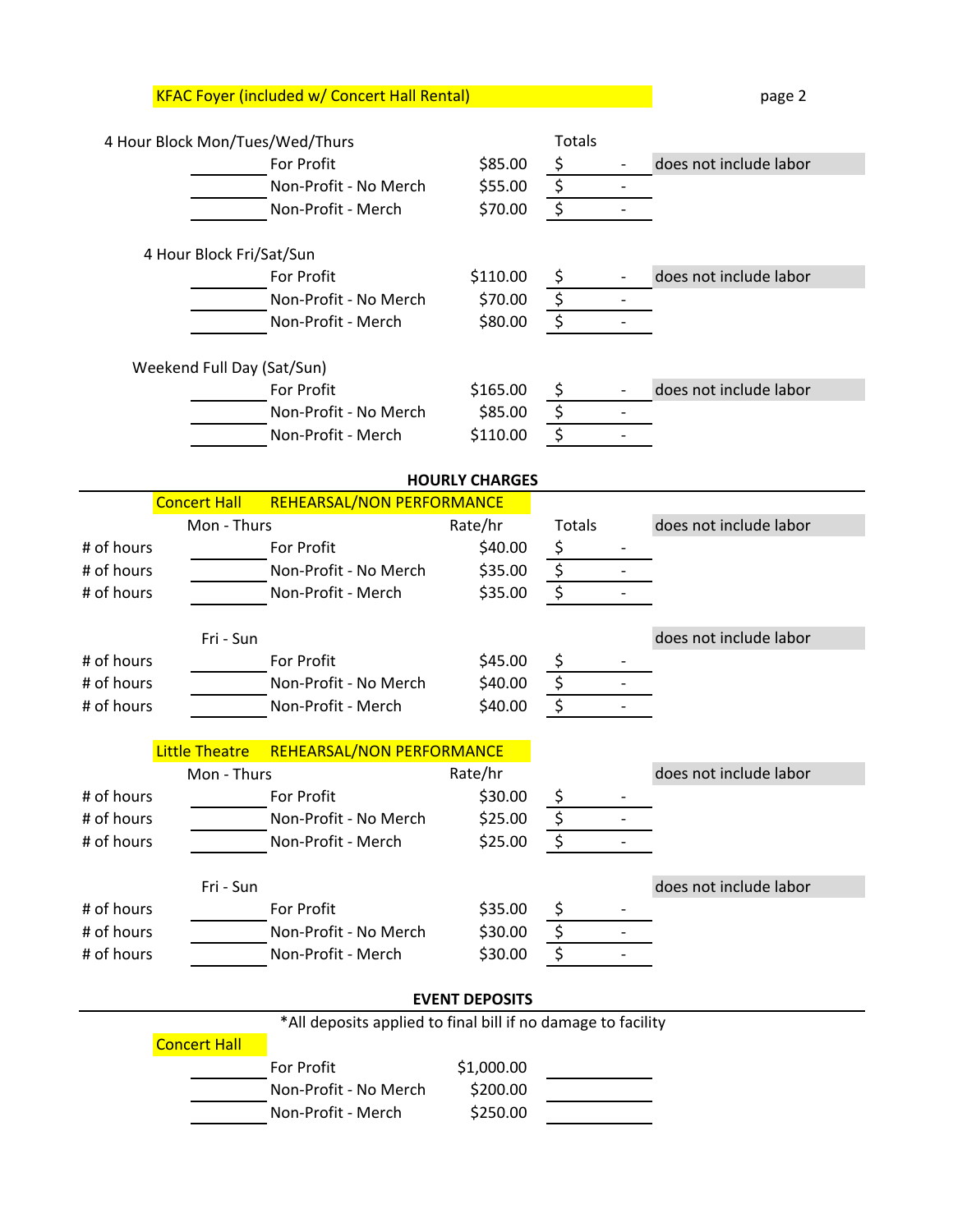| For Profit            | \$500.00 |  |
|-----------------------|----------|--|
| Non-Profit - No Merch | \$100.00 |  |
| Non-Profit - Merch    | \$150.00 |  |

## **General Flat Rate Charges (not per hour unless dilineated)**

|            | Non tech hourly rental rate                  | Rate/hr                          | Totals                                         |                          | does not include labor |
|------------|----------------------------------------------|----------------------------------|------------------------------------------------|--------------------------|------------------------|
| # of hours | <b>Concert Hall</b>                          |                                  | \$55.00<br>\$                                  |                          | does not include labor |
| # of hours | Little Theatre                               |                                  | $\zeta$<br>\$30.00                             | $\qquad \qquad -$        | does not include labor |
|            |                                              |                                  |                                                |                          |                        |
|            | Other charges                                | Rate                             | <b>Totals</b>                                  |                          |                        |
| # of hours | Hourly charge over contracted rental + labor |                                  |                                                |                          |                        |
|            |                                              |                                  | \$55.00<br>\$                                  |                          |                        |
|            | Monitor, confidence                          |                                  | \$<br>\$45.00                                  | $\overline{\phantom{a}}$ |                        |
| # of hours | Early Entry (per 1/2 hr)                     |                                  | $\overline{\xi}$<br>\$30.00                    |                          |                        |
|            | Gaff Tape<br>(per roll)                      |                                  | $\overline{\xi}$<br>\$20.00                    | $\overline{a}$           |                        |
|            | Haze, Fog, Lazers                            |                                  | $\overline{\xi}$<br>\$55.00                    |                          |                        |
|            | Laptop Comp (IBM)                            |                                  | $\zeta$<br>\$30.00                             |                          |                        |
|            | Lighting, special                            | \$110.00                         | $\overline{\boldsymbol{\varsigma}}$            | $\overline{\phantom{a}}$ |                        |
|            | Marley Dance/install                         | \$110.00                         | $\overline{\boldsymbol{\varsigma}}$            |                          |                        |
|            | Parquet Dance Floor                          | \$165.00                         | \$                                             | $\overline{a}$           |                        |
|            | Piano                                        | (plus tuning costs, market rate) |                                                |                          | Does                   |
|            |                                              | Steinway 9'                      | \$80.00<br>\$                                  |                          |                        |
|            |                                              | Pramburger 6'                    | \$<br>\$55.00                                  |                          | <b>NOt</b>             |
|            | Lester 6'                                    |                                  | $\overline{\boldsymbol{\varsigma}}$<br>\$30.00 |                          |                        |
|            |                                              | Upright (as is)                  | $\overline{\xi}$<br>\$25.00                    |                          |                        |
|            | Projection                                   | (per unit)                       | $\overline{\xi}$<br>\$55.00                    |                          |                        |
|            | Rooms                                        | (per unit)                       |                                                |                          | include                |
|            | added classrooms                             |                                  | \$<br>\$55.00                                  |                          |                        |
|            | Scene Shop                                   |                                  |                                                |                          |                        |
|            | 8 hours<br>no tools                          |                                  | \$55.00<br>\$                                  |                          |                        |
|            | 8 hours<br>tools                             | \$220.00                         | $\overline{\boldsymbol{\zeta}}$                | $\overline{a}$           |                        |
|            | Scrims/Battens (per unit)                    | \$110.00                         | $\overline{\xi}$                               | $\overline{\phantom{0}}$ |                        |
|            | Sound, special                               | \$110.00                         | $\overline{\boldsymbol{\varsigma}}$            |                          |                        |
|            | Organ/Setup                                  |                                  | $\boldsymbol{\zeta}$<br>\$50.00                | $\overline{\phantom{0}}$ |                        |
|            |                                              |                                  |                                                |                          |                        |
|            | Other charges as necessary                   | Cost                             | Totals                                         |                          |                        |
|            | Recording Equip.                             |                                  | \$55.00<br>\$                                  |                          |                        |
|            | Livestream (per camera)                      |                                  | \$55.00<br>\$                                  |                          |                        |
| # of hours | <b>Contract Hours:</b>                       | 0.00                             | \$<br>\$30.00                                  | $\overline{a}$           |                        |
|            | John Ellis                                   |                                  |                                                |                          |                        |
|            |                                              |                                  |                                                |                          |                        |
|            |                                              |                                  |                                                |                          |                        |
|            |                                              |                                  |                                                |                          |                        |
|            |                                              |                                  |                                                |                          |                        |